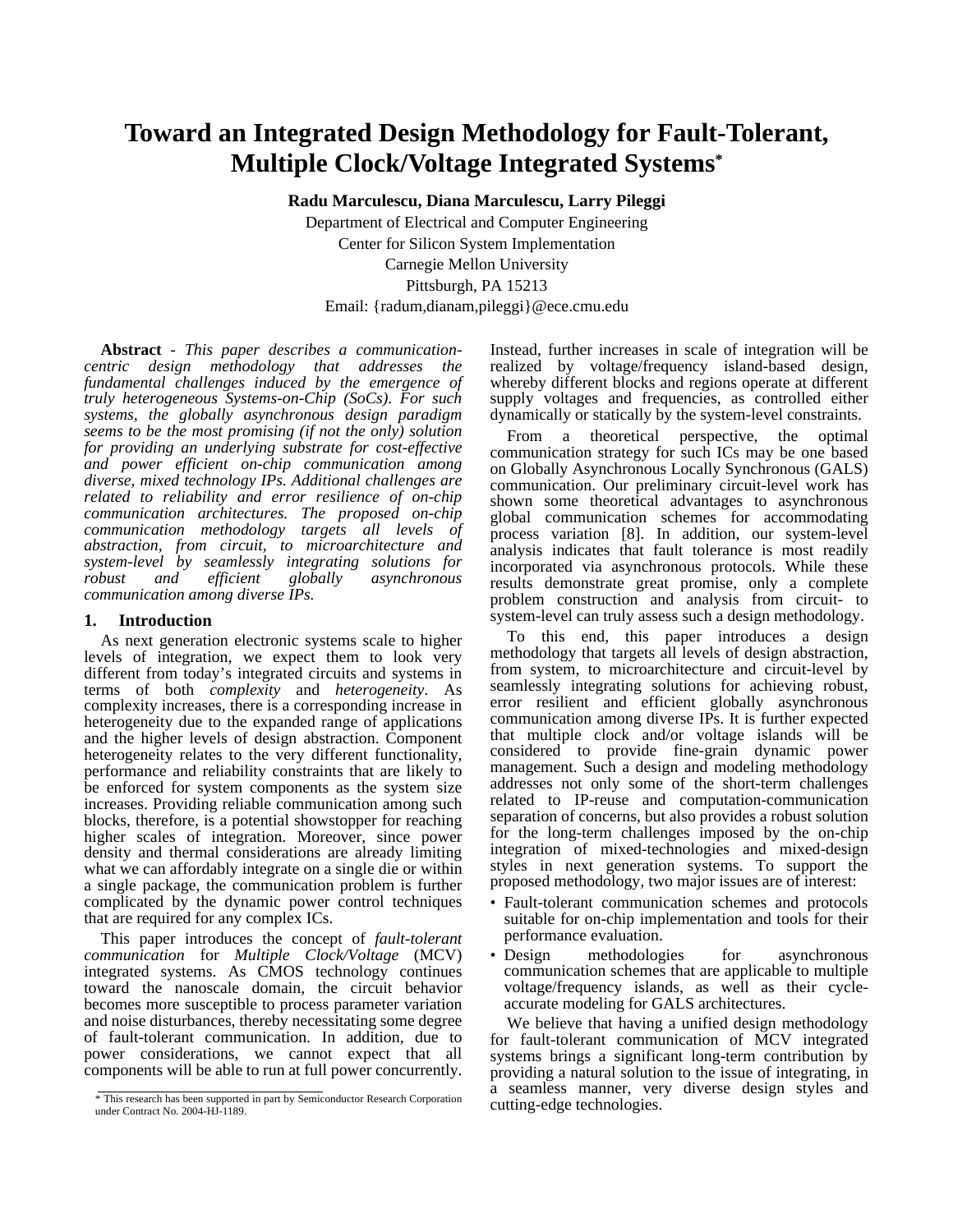# **2. Existing Communication Schemes for Integrated Systems**

To increase the productivity of system design, semiconductor companies usually offer libraries of predesigned and reusable blocks or "cores" and an architecture for easily interconnecting them via a set of buses with different performance characteristics. In the beginning, a system may include one processor core with a high-performance bus to access memory and a slower speed bus to communicate with peripherals. Experienced designers have little trouble selecting a configuration to meet their needs. Today and in the future, much larger integrated systems are possible, not only because multiple processor designs are becoming more common, but due to the growing use of IP core libraries in complex SoCs and high-performance processors. In both cases, cores with different capabilities, performance and power dissipation are integrated together on the same die. System designers are confronted with a much more difficult task of selecting the best cores and interconnect strategy to meet their overall performance, power and cost objectives.

The use of shared-buses simplifies the task of interconnecting cores and allows them to be reused widely. However, as integrated systems become larger and increasingly complex, it is clear that what is being sacrificed in power dissipation and performance, might no longer be acceptable. Large busses present a significant load on drive circuits, leading to significant delays and power dissipation. In addition, wide busses can cause major congestion problems during physical implementation. Other approaches to interconnection may offer significant advantages, such as point-to-point links which enable increased concurrency. Such links can be customized to meet specific performance needs with reduced power and chip size, but they would require changes in the IP cores.

To hide the implementation details and make the communication possible among heterogeneous modules that reside on the same chip, a scalable solution consists of a grid-like architecture, whereby various IP modules are placed on a grid of point-to-point communicating tiles. Such a regular structure is very attractive because it can offer well-controlled electrical parameters, which further enable high performance circuits by reducing latency and increasing the available bandwidth [3].

Defining communication protocols for such regular structures is not an easy matter, as the resources used in traditional data networks are not available on-chip. In addition, coping with various types of failures (induced either by manufacturing-driven defects, process and system parameter variation, soft errors or synchronization errors) necessitates a paradigm shift in the communication design methodology. Thus, a communication scheme for fault-tolerant, MCV systems must address the following issues:

• *On-chip diversity*, in order to allow for heterogeneity that combines existing technologies and design methodologies with the strength of newly emerging technologies.

- *Scalability*, in order to cope with complexity of future integrated systems.
- *Asynchronous communication* among multiple voltage/ frequency islands residing on the same chip.
- *Resilience to complex failure mechanisms* for reducing the costs of design and verification and enabling the design of complex systems in the next technologies.

The trend of integrating multiple design styles or technologies will increase in importance for future generations of integrated systems. Despite the technical difficulties inherent to such an endeavor, this trend will ultimately lead to a completely new dimension in the design of tomorrow's electronic systems. Indeed, combining different architectures, design styles and underlying technologies is perhaps the most profound change in design practice to achieve the highest levels of flexibility and performance. We call this feature of next generation MCV systems *on-chip diversity* [5]*.* 

## **3. Emerging Solutions for MCV Systems**

While the design of MCV systems allowing for on-chip diversity can be partially based on existing CAD tools and design practice for the IPs themselves, the same cannot be said about the on-chip communication mechanism. We believe that on-chip diversity is possible only by defining a completely new paradigm for on-chip communication. The foundation this new communication scheme relies on the Network-on-Chip (NoC) communication approach: routing packets (instead of wires) among heterogeneous modules or IPs that implement the desired functionality.

Since reuse of IP (digital or analog) is imperative for the future levels of integration we envision, it follows that the IP blocks must be conceived as being surrounded by a *communication wrapper* which abstracts, for the other IPs and the underlying communication architecture, the actual details of module's operation and provides a unified interface for on-chip communication. Therefore, the communication among wrappers would happen via packets, not wires. We consider next some design issues related to the NoC-based communication infrastructure.

# **3.1 Wrapper Design - Interfacing Bus-based IPs and On-chip Routers**

An important problem involved in the utilization of the NoC-based communication is the reuse and migration of the IPs designed with traditional bus-based interfaces to this new architecture. More precisely, because most IPs are developed by major semiconductor companies with certain bus-interface capabilities (e.g., CoreConnect, AMBA, etc.), they cannot be directly reused within a NoC architecture because of the incompatibility between legacy bus interfaces and the on-chip router protocols. Re-implementation and customization of all these IPs may prove to be too expensive, if not infeasible and, more importantly, not appealing to core designers. Therefore, the bus-based legacy is a serious issue to consider with respect to the NoC approach.

We believe that a new design methodology for NoC wrappers which can efficiently interface the existing busbased IPs and the NoC communication infrastructure is required. As shown in Figure 1, by creating an adaptation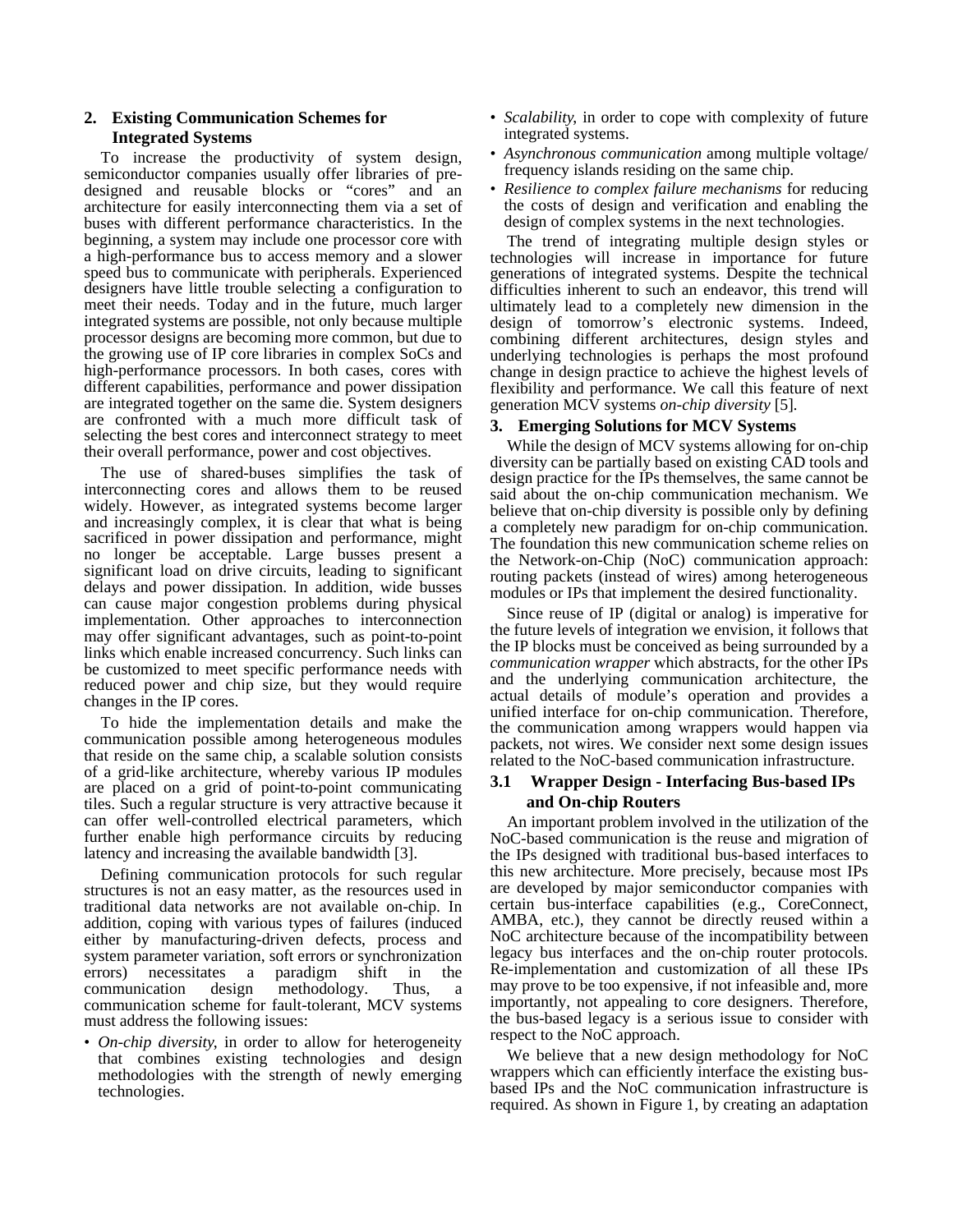

**Figure 1. Application of NoC wrapper to reusing legacy bus-based IPs. The main idea is to use this wrapper instead of redesigning the cores from an already existing library.** 

layer between the interface of the bus-based IPs and the network-interface of the NoC, the legacy bus-based IPs can be reused in NoC designs with minimal or no modifications. The advantage of the NoC wrapper approach in reusing existing bus-based IPs is obvious. Instead of spending manpower to customize and modify legacy IPs to make them usable in NoCs, the NoC wrapper design appears to be a one-time investment. Specifically, for each standard bus interface, only one wrapper needs to be designed in order to enable the reuse of all the IPs designed to communicate using that bus interface. On the other hand, since only one wrapper is needed for each standard bus interface, it is possible to highly optimize and fine tune the wrapper design such that the performance degradation and area overhead incurred by the conversion logic of the wrapper can be kept at minimum. Thus, the main issues that become essential for the wrapper design problem are:

- *Specification of the NoC services/protocols* exported to the wrapper. For each bus interface under consideration, one needs to decide a subset of functions that need to be supported by NoC and derive efficient ways (in terms of area/performance/power) to support these functions.
- *Quality of Service* (*QoS)-based strategy* for on-chip routing which exploits the routing paths that are less affected by congestion or run-time errors [6]. Such a routing strategy can be motivated by differences generated by parameter variation during manufacturing, elevated levels of soft error rates during runtime, etc.

#### **3.2 On-Chip Stochastic Communication**

In terms of a supporting communication paradigm, we believe that *stochastic communication* must lie at the heart of the new design methodology for fault-tolerant MCVs. This would consist of using a simple *probabilistic broadcast* scheme for inter-node communication, similar to the randomized gossip protocols used in distributed databases. The motivation behind using a probabilistic rather than a deterministic approach is to provide built-in system-level fault tolerance that can better adapt to the context of heterogeneous systems. Indeed, for the MCVs we envision, malfunctions can only be characterized by stochastic models, as they are either non-deterministic in nature or too complex to be described by simple failure models [7][2].

Stochastic communication belongs to the class of randomized broadcast primitives called *gossip* broadcast primitives called *gossip algorithms*. The behavior of such a communication scheme is similar to the spreading of an epidemics across a large population (i.e., exponentially fast). Simply speaking, for a regular grid-based architecture where each IP on a tile represents a node in the network (Figure 2), if a node has a packet to send, it will forward the packet to a randomly chosen subset of the nodes in its neighborhood. This way, the packets are *diffused* from tile to tile. Every IP then selects from the set of received messages only those that have their own ID as destination [4].

A typical tile which implements a node in such a communication scheme is shown in Figure 2(a). Each IP core is wrapped in a unified communication interface that enables compatibility across different technologies or design styles. On the four edges of the tile there are buffers that hold messages sent and received by the IP. A Cyclic Redundancy Check (CRC) decoding circuit checks all the received messages and when an error is discovered, the message is discarded before being fed into the IP. The tile keeps a list of messages that have to be sent to the output buffer<sup>2</sup>.

Using stochastic communication in a grid-like architecture represents, however, a huge departure from the classical deterministic, bus-based communication. As we know, bus-based communication is very efficient when only a few communicating IPs are connected or when the application requires a significant number of message broadcasts. On the other hand, stochastically communicating NoCs are very scalable, can include a large number of IPs and their performance does not degrade significantly under the influence of on-chip failures. However, most SoC applications do not have a uniform structure; thus, in order to provide a solution for on-chip diversity, a combination of these structures would be more appropriate (see Figure 2). Such a structure supports heterogeneity through the use of communicating

<sup>2.</sup>The functionality of the random number generator (RND) module is related to the on-chip stochastic communication mechanism.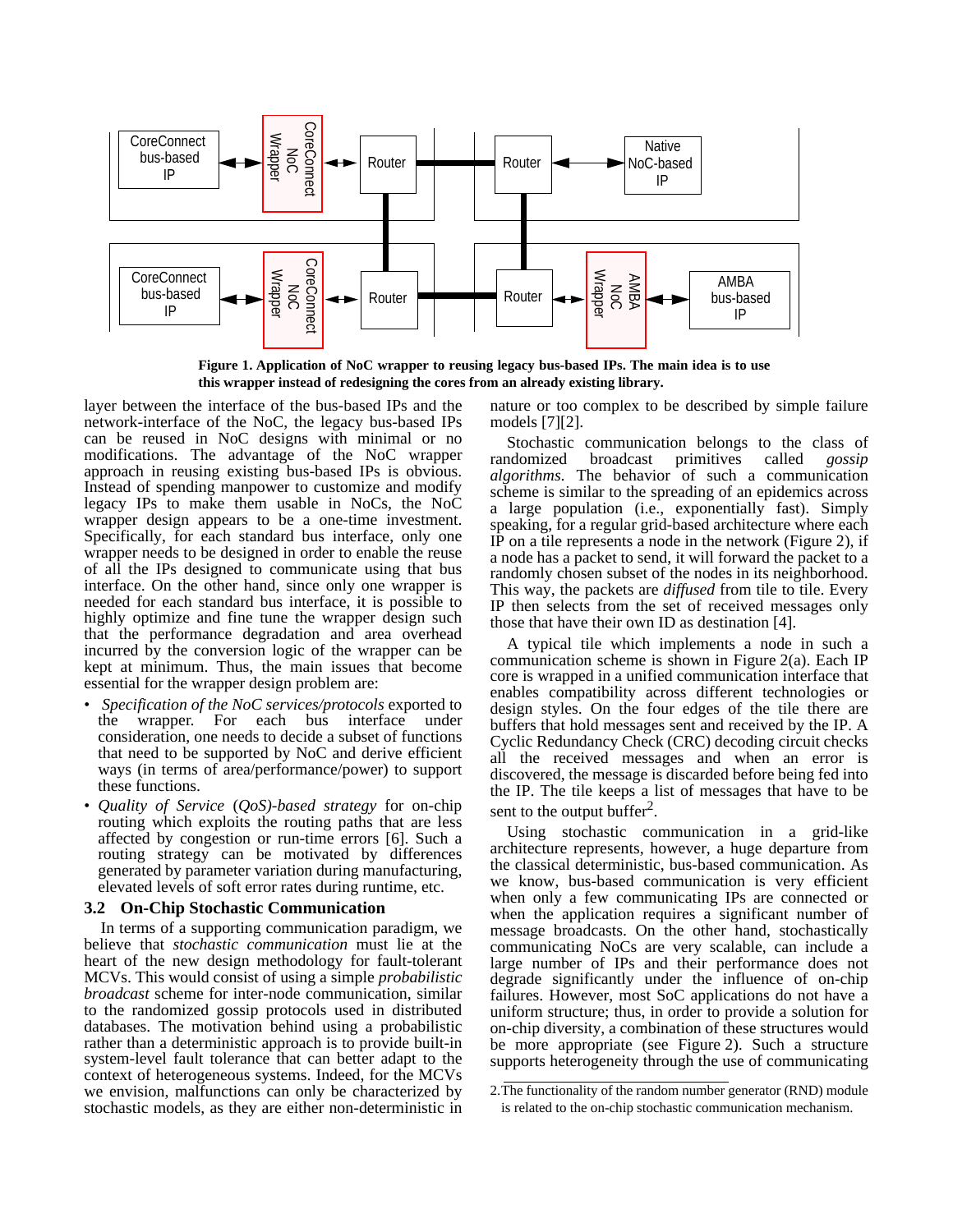

**Figure 2. On-chip diversity: (a) Tile structure; (b) Possible heterogeneous communication structures.**

islands that can be connected with a traditional bus or can be assembled in a hierarchy, according to the requirements of the application (see Figure  $\tilde{2}(b)$ ). This enables the design of truly heterogeneous systems where properties of the different communication architectures can be combined hierarchically to obtain the best of all possible worlds. Assuming that such a tile-based architecture is used for MCVs, the overall design methodology becomes possible only by being supported by several key mechanisms, as shown in Figure 3.



**Figure 3. The proposed design methodology for on-chip communication of multiple clock/voltage integrated systems.**

As shown in the figure, the proposed communication methodology relies on tight integration between circuit-, microarchitecture- and system-level models for taking the right decisions for system-level protocol selection, or circuit-level enablers for globally asynchronous communication or fine-grain power management. To make such a communication-centric design methodology a reality, several things have to happen: First, at circuitlevel, we need a completely new communication infrastructure that can accommodate probabilistic behavior besides just the deterministic one. This can be based on new design techniques for communication wrappers and routers that enable a wide spectrum of adaptability to various application requirements, ranging from performance-oriented routing, to QoS-based and stochastic routing for applications where fault-tolerance is the metric of interest.

Moving up to the highest level of abstraction, a change in the communication paradigm can facilitate an affordable, scalable and fault-tolerant communication scheme. Indeed, stochastic communication has not only very good latency, but also excellent fault-tolerance [4]. As messages are transmitted multiple times in the network, this redundancy can be exploited to protect communication against failures. This is very useful in a heterogeneous environment when complex failure mechanisms can hinder the propagation of correct messages between different communication nodes [2].

At an intermediate level, integrating different technologies and design styles is best accomplished via a globally asynchronous communication mechanism. Our analyses have considered communication mechanisms ranging from low latency asynchronous FIFOs, or asynchronous wrappers around synchronous blocks, to pausible clocks mechanisms that pause the passive phase of the producer/consumer clock to avoid timing violations. We next consider some of these design issues.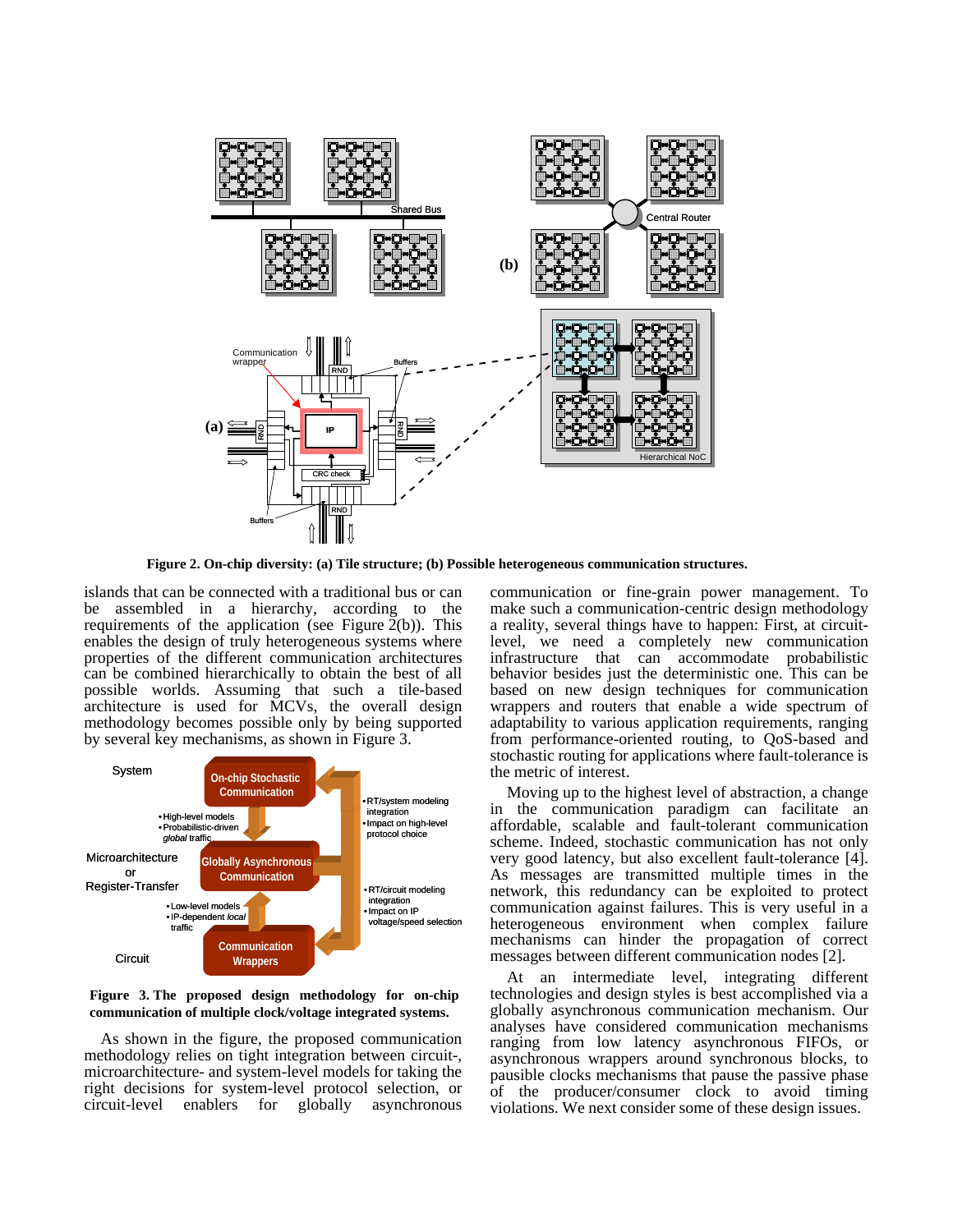# **3.3 Globally Asynchronous On-Chip Communication**

Since communication seemingly becomes the major source of power consumption, the application must be partitioned such that it can perform most of the operations locally, without the need to communicate across the entire system. In addition, IP cores should be placed such that the communication cost is minimized. Preliminary system-level analysis has shown that properly dividing the network into several separate communicating islands can potentially lead to a drastic reduction in the volume of communication and therefore, to significant energy savings. However, some of our circuit-level analyses indicate that the theoretical benefits of asynchronous busses can be deceiving [8].



**Figure 4. GasP-based asynchronous bus design.** 

For example, our circuit level design and experiments using a GasP-based [10] asynchronous bus (Figure 4) demonstrate that the asynchronous control power is larger than the local synchronous clock power by an amount that exceeds the savings in latch power along the data bits of the bus for small bus sizes. Only as we increase the number of bits and share the asynchronous control line does the total asynchronous power become marginally better. Based on these preliminary results, asynchronous communication for *global* interconnect signals seems to provide little advantage for signal transmission. Thus, in the context of globally asynchronous communication, a

tile-based grid architecture, relying heavily on *local* communication, seems to be the architecture of choice from the perspective of communication cost in power.

When we consider mixed-clock domains, or frequency islands, however, our same circuit-level analyses suggest that an asynchronous bus scheme between islands can provide several advantages for local communication in terms of both performance and power. A potentially viable communication scheme would be one based on mixed-clock/asynchronous buffers. For such systems, in the context of using multiple voltage islands, the total power consumed by the system can be managed on a finegrain basis by monitoring incoming and outgoing traffic to the buffer, as we describe in the next section.

It is worth noting that none of the existing mixed-clock communication paradigms consider the case of producer and consumer data that may not only be part of different clock domains, but also of different voltage domains. Mixed-clock/mixed-voltage interface design becomes thus an important ingredient for MCV systems that rely on various voltage/frequency islands independently optimized for speed and energy efficiency. Such mixedclock/mixed voltage interfaces become intrinsic components for IP-router or inter-router communication, as in the case of voltage island-based design not only IPs can operate at different speeds or voltages, but the same can be assumed for the routers.

Since communication schemes based on mixed-clock/ asynchronous buffers can not only do the job of synchronizing data transfers, but also replace repeaters that are used for dealing with increased wire delays [1], they are also good candidates for providing mixed-clock/ mixed-voltage interfaces between IPs and routers or between different routers in case of multi-hop routes. As shown in Figure 5, such mixed-clock/mixed-voltage buffers or FIFOs are envisioned to facilitate communication among IPs and routers even if they are operating at different speeds or voltages.

One of the natural applications of this design paradigm is the design of *mixed-clock issue queues* [9] for high-end processors which have the potential of hiding the additional latency associated to using synchronizers for dealing with timing violations. Early results for such a design [11] suggest that performance may not need to be sacrificed when a globally asynchronous design style is used.



**Figure 5. A mixed-clock(/mixed-voltage) buffer used for communication between IPs and adjacent routers, or between routers in a tile-based architecture. To support bidirectional channels, two buffers would be needed for each such channel.**